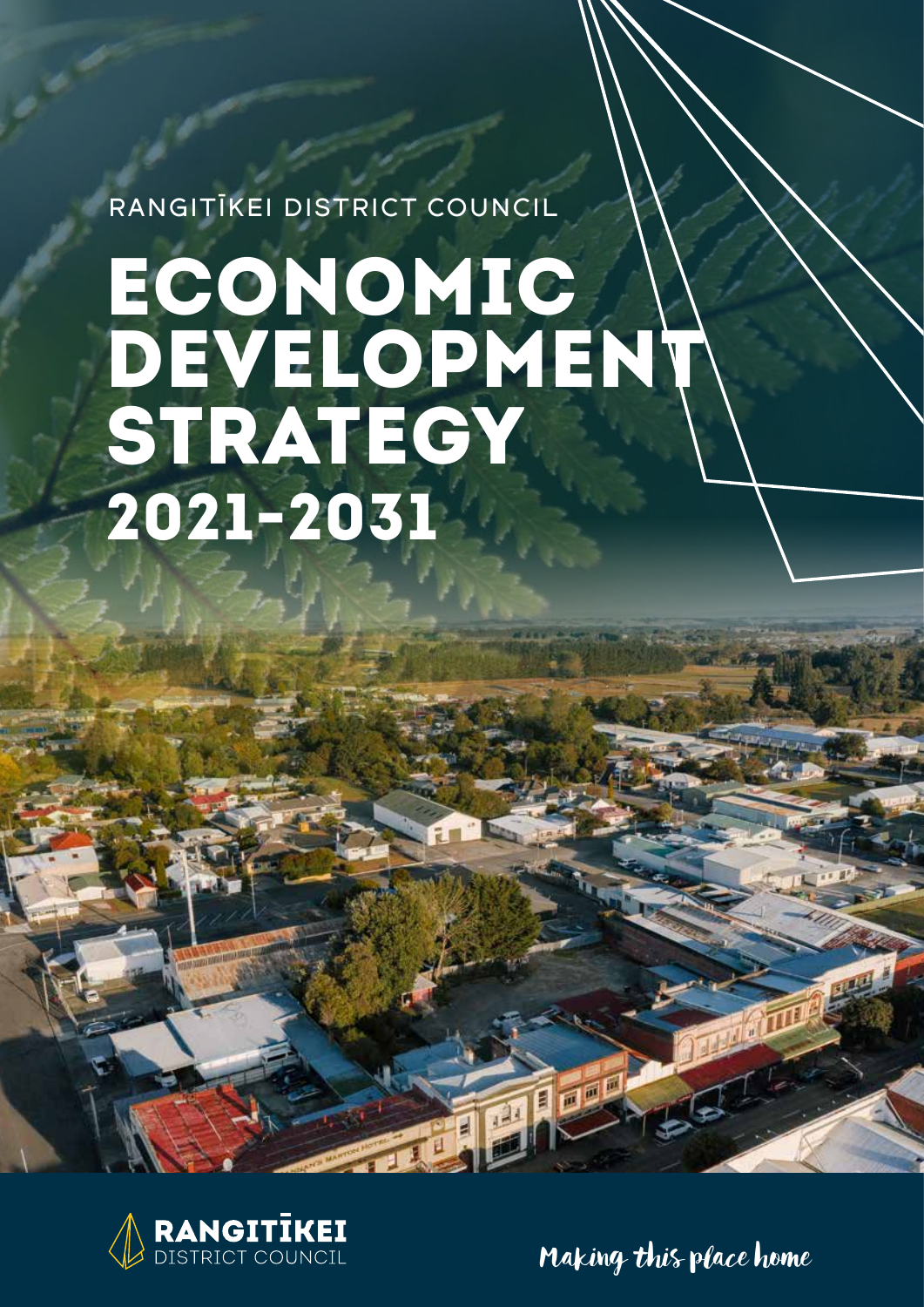# **ECONOMIC DEVELOPMENT STRATEGY 2020-2050**

# **Our aspiration**

The Rangitīkei District has an inclusive, productive, diversified and innovative economy that benefits all residents, businesses and business sectors.

# **Our approach**

The Council will develop and nurture an economy that includes all sectors of economic activity, including agriculture, micro, small, medium and large businesses, retail, wholesale, distribution, services, manufacturing, transportation, tourism, Iwi-based business interests, the wider Māori economy and social enterprises that have a business model and contribute to the social good of the community.

Historically, agriculture has always been the main contributor of economic activity in the District, and will continue to be a key driver in developing additional economic activity. In the future we foresee an expansion of smart technology farming practices and more diverse use of productive farmland to produce more profitable farms, bearing in mind the challenges and opportunities created by climate change. Rangitīkei farmers could be at the forefront of new technologies and new food products for the future, keeping up with international trends and developments in farming practices and responding to changing market demand, particularly the growing consumer requirement for traceable organically raised food. We will focus on improved connectivity on farms to allow farmers quick and reliable access to new technologies, changing agricultural opportunities and new markets.

The necessary industries and technologies will be available in the District to increase the production of higher value-added products rather than just raw materials. Although the District will be driven by agricultural activities, the production of higher value-added products with more local content will create a more balanced economy with a healthy mix of agriculture and high tech industries. This would create many new jobs in the District, but also an increase in higher skilled jobs for younger people with growing families.

The District will have a thriving visitor industry that leverages the diversity and beauty of Rangitīkei's natural landscapes from the ocean to the Kaimanawa Ranges, outstanding fresh farm produce, and other unique rural tourism opportunities such as cycling, 4-wheel drive adventures, rafting, hunting, fishing, walking, tramping, farm stays, boutique accommodation and camping.

We will have a closer economic relationship with the New Zealand Defence Force (NZDF), leveraging off of the District's proximity to Waiouru Army Base and the expansion of Ohakea Air Force Base.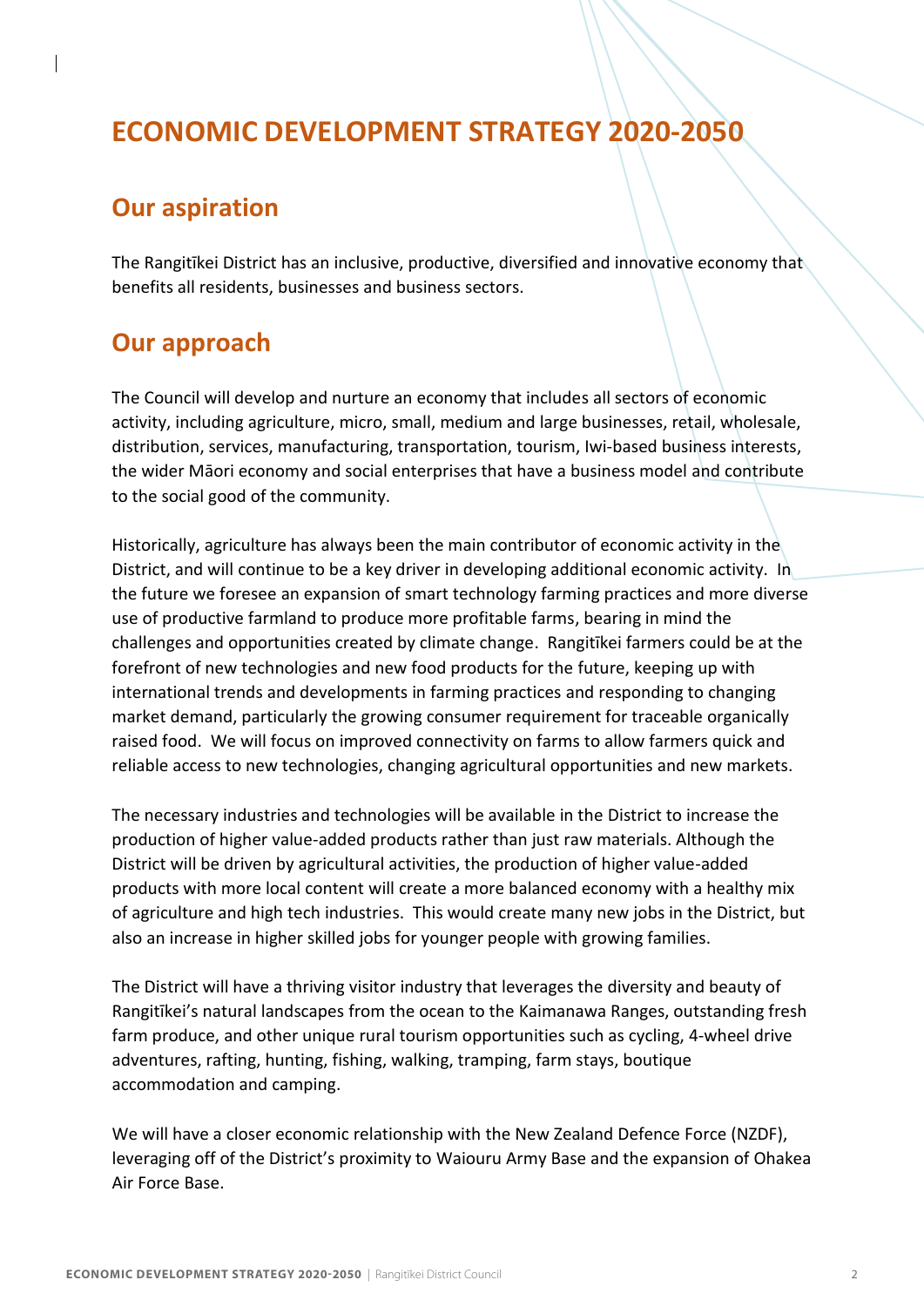The District will attract new large commercial investments related to transport infrastructure and forestry products value addition, food manufacturing and others, and will strengthen and grow the retail and services sectors. Existing small and medium-scale businesses, start-ups and entrepreneurship, could be supported by facilitating the provision of Business Development Services (BDS), mentoring, access to finance and potentially, incubation.

We will collect and analyse the important measures of economic activity to determine opportunities for growth and development. This will inform the plan to strengthen the economic environment and create an improvement in the lifestyle and standard of living within the District that is envisioned over the next 10 years. The intention is for Council to actively pursue targeted investment to promote this change, leading to the increased attractiveness of the District for new residents wanting to live and work in the Rangitīkei.

Active collaboration with District Iwi, neighbouring Councils, business associations and Central Government agencies is an underlying theme.

The strategy outlines ten priorities and four enablers:

#### Ten-priorities:

- 1. strengthen and diversify primary sector productivity;
- 2. increased and -meaningful secure employment, entrepreneurship, career pathways, training and volunteer opportunities;
- 3. district promotion and destination management;
- 4. partner with Hapū, Iwi and the Ratana community to reach agreement on how they want to engage with Council, what their economic development plans are and how to support them on an ongoing basis;
- 5. expand and diversify housing stock by incentivising residential development, realigning existing housing with family size, changing zoning bylaws to permit smaller section size and facilitating the development of social and emergency housing<sup>1</sup>;
- 6. leverage the expansion of the Ohakea Air Force Base and new large commercial and industrial investments;
- 7. create stronger, sustainable, more diverse and interesting downtown business areas that offer residents the retail stores, products and services they seek, and which will serve as a central focal point to the communities they live in;
- 8. identify and facilitate opportunities for business growth, value-addition, value chain growth and strengthening, clustering, incubation and succession planning, promoting new, non-traditional, emerging and home-based businesses and additional sectors to grow and diversify the economy;
- 9. information-gathering and analysis concerning businesses operating within the District, and the national, regional and local organisations that support them; and,

<sup>1</sup> Please refer to Council's Housing Strategy 2021 – 2031.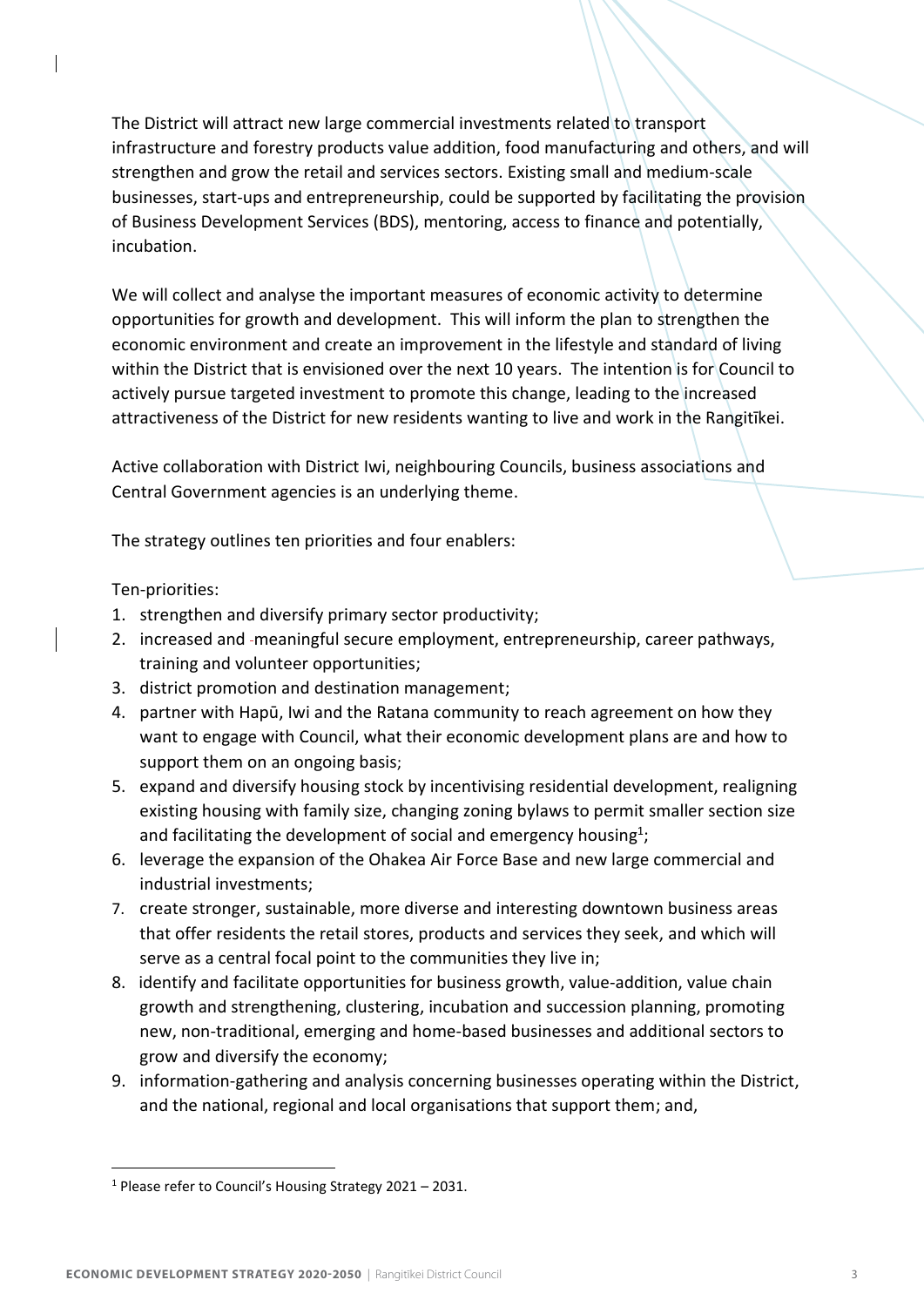10. facilitate the formation and assist in the institutional strengthening and capacity building of representative business organisations within the District.

#### Four-enablers:

- A. knowledge base
- B. policies and bylaws
- C. engagement, facilitation and communication
- D. relationships

In addition, the strategy defines the measures of success, with targets for each year set in the annual plans.

# **Priorities**

### 1. Diversify and strengthen primary sector productivity

#### **Aim**

To maximise the productive capacity of land in the District, particularly by facilitating connectivity, adoption of new technologies, expanded market information and access and the introduction of new business models and products.

- Initiate and maintain dialogue with farmers to increase mutual understanding of what Council could do to assist them.
- Facilitate opportunities for farmers to learn about opportunities for diversification from new technology, changing market demand and the challenges posed by climate change.
- Continue active engagement in the Rangitīkei/Whanganui Land Optimisation project.
- Advocate for improved digital connectivity in areas where needed.
- Investigate the development of an assistance programme (similar to that currently in place to insulate homes) for farmers to upgrade their digital connectivity and to trial different crops and methods.
- Facilitate approaches to improve certainty of access to water (such as the development of the Tutaenui Rural Water Supply Scheme).
- Collaborate with Government agencies such as the Ministry for Primary Industries, Horizons Regional Council and farm sector groups in promoting ecosystem-based management to ensure long-term sustainability.
- Respond to Central Government proposals for altered policies, regulations and programmes affecting the primary sector.
- Facilitate discussions concerning succession planning and provide support related to generational change, transformation and diversification of primary sector businesses.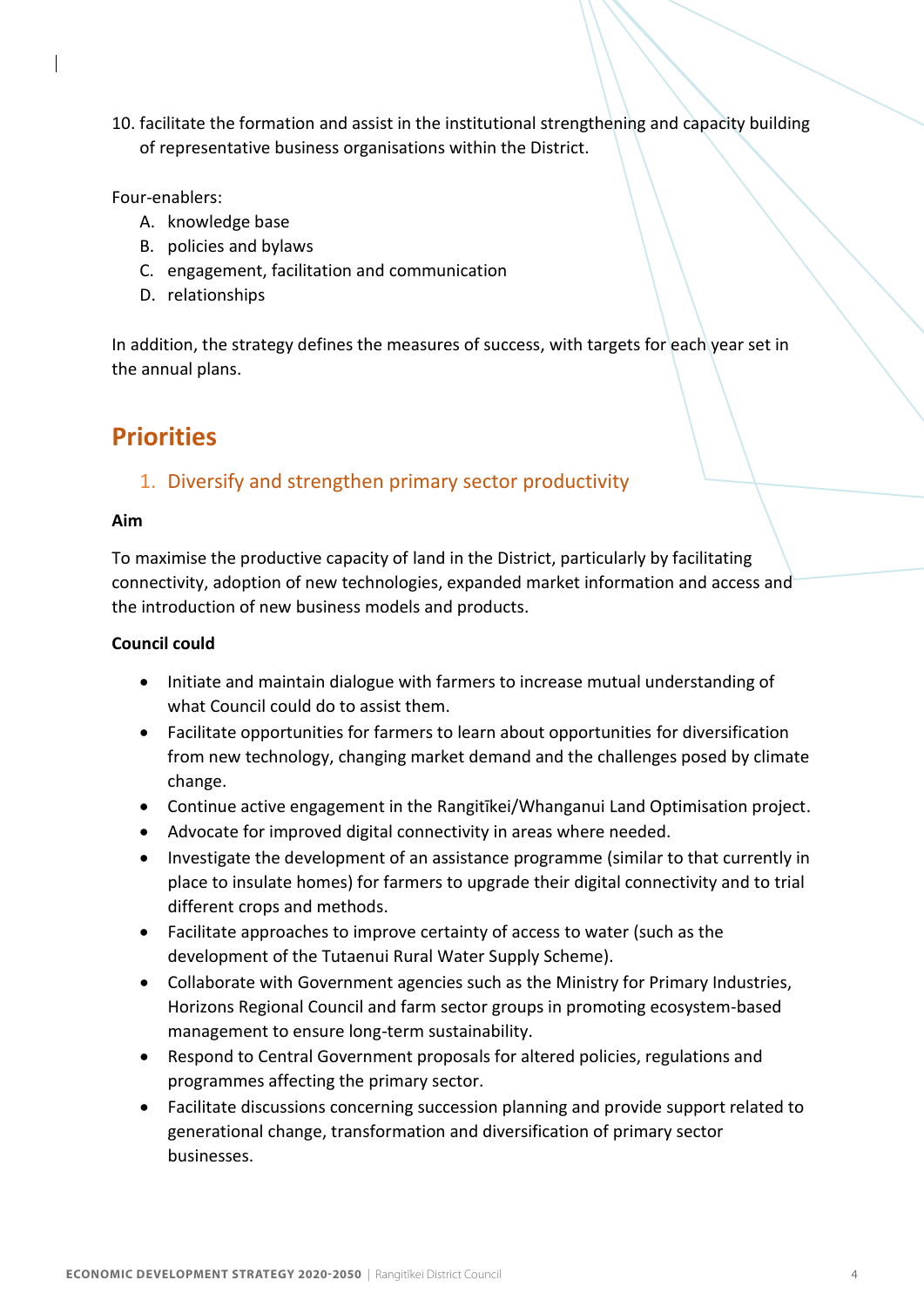2. Increased meaningful, secure employment, entrepreneurship, career pathways, training and volunteer opportunities

#### **Aim**

To proactively secure and increase employment, business training and volunteer opportunities in the District, across a wide range of skill levels.

#### **Council could**

- Ensure the District Plan provides sufficient commercial and industrial-zoned land with good transport linkages to attract new businesses and to promote the expansion of existing businesses.
- Establish regular meetings with business owners, entrepreneurs, local organisations and fraternal and membership groups with a business focus to understand their needs and aspirations and how to reduce and remove barriers to growth that will lead to increasing job opportunities, agreeing steps Council can take to promote and facilitate this process.
- Incentivise the location of businesses and industries in the District with higher valueadded production, as well as increased investment by existing businesses, growing employment generation by developing and implementing policies that allow for rates remissions, reduced consent fees, assistance with infrastructure or development agreements.
- Promote spousal employment and entrepreneurship opportunities in response to the increasing number of families who will locate to the District to work at new large commercial and industrial investments and the large businesses located close to the District (e.g. Waiouru Army Base and Ohakea Air Force Base).
- Promote and publicise Whanganui & Partners' Talent Connect online job portal to link job seekers who are looking for employment with local businesses recruiting staff within the District.
- Collaborate with relevant regional and Central Government agencies, Ngā Wairiki Ngāti Apa (Te Puna – Education, Training & Employment) and interested local businesses and business associations to create and expand the availability of apprenticeships, career pathways, business strengthening, capacity development training and business-related volunteer opportunities within the District.

#### **3.** District Promotion and Destination Management

#### **Aim**

To encourage the growth of tourism that capitalises on the District's natural beauty, creativity and its agricultural base, expanding promotional activities that highlight the attractiveness of the Rangitīkei, its communities and people.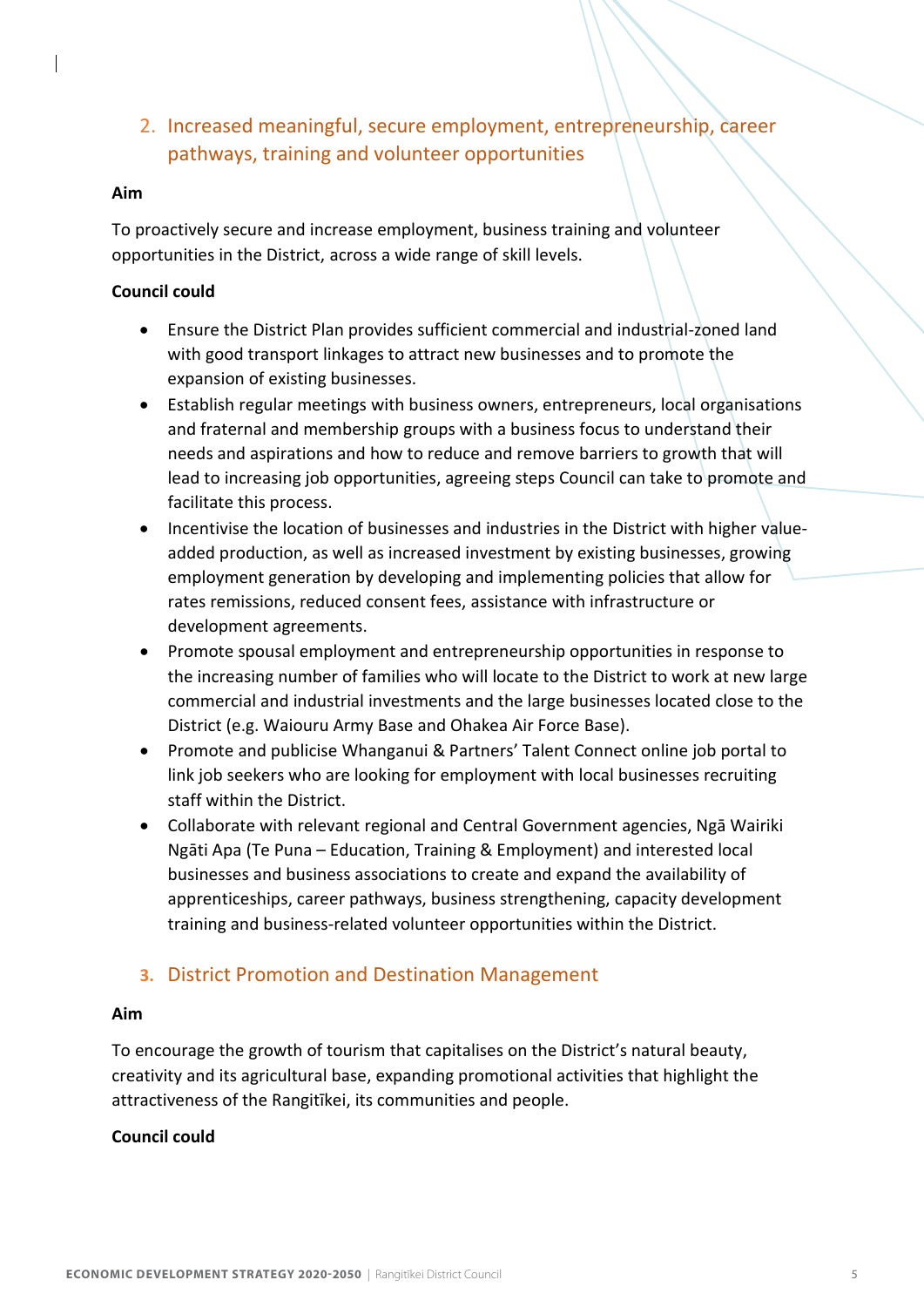- Promote and strengthen existing tourism businesses and support the development of new products that extend the range of options for visitors to participate in activities on the land, rivers and sea within the District, and facilitate the growth of related travel, accommodation and hospitality.
- Increase Rangitīkei's profile in national tourism programmes such as Te Araroa and the New Zealand Coastal Arts Trail, and align District visitor destination programmes with those offered by adjoining regions to leverage off their initiatives.
- Develop a Destination Management Plan focused on long-term tourism sustainability, ensuring the right balance between impact on the environment, supporting residents' quality of life, respecting and honouring mana whenua culture and history, and adding value to the economy.
- Develop an events strategy to grow visitor numbers, profile our district and showcase our towns both regionally and nationally. Support event organisers to grow and develop current and new events, increasing visitor spend.
- Negotiate collaboration between tourism operators so that their businesses are increasingly complementary and aligned, expanding mutual opportunities and strengthening the sector.
- Facilitate the establishment and growth of retail and town promotions and community events, working with local business associations, membership and fraternal organisations, churches, schools, clubs and Iwi.
- Leverage the District's natural assets and visitor attractions, including the Tutaeporoporo Action Trail, White Cliff Boulders, walking, tramping and 4-wheel driving trails, horse trekking, white water rafting, fishing and multiple golf courses.
- 4. Partner with Hapū, Iwi and the Ratana community to reach agreement on how they want to engage with Council, what their economic development plans are and how to support them on an ongoing basis

#### **Aim**

To work collaboratively as a partner with Hapū, Iwi and the Ratana community, supporting their economic development objectives and in growing a sustainable and vibrant Māori economy in the District.

- Recognise and assist in realising the opportunities in Te Pae Tawhiti for Māori enterprises and economic development in the Rangitīkei.
- Initiate dialogue with each Hapū and Iwi and the Ratana community to understand their economic development needs, plans and their view of how to create closer economic development collaboration and partnership with Council.
- Develop Memoranda of Understanding, as necessary, with each Hapū, Iwi and the Ratana community and ensure regular meetings to review and consider economic development needs, strategies, plans and actions.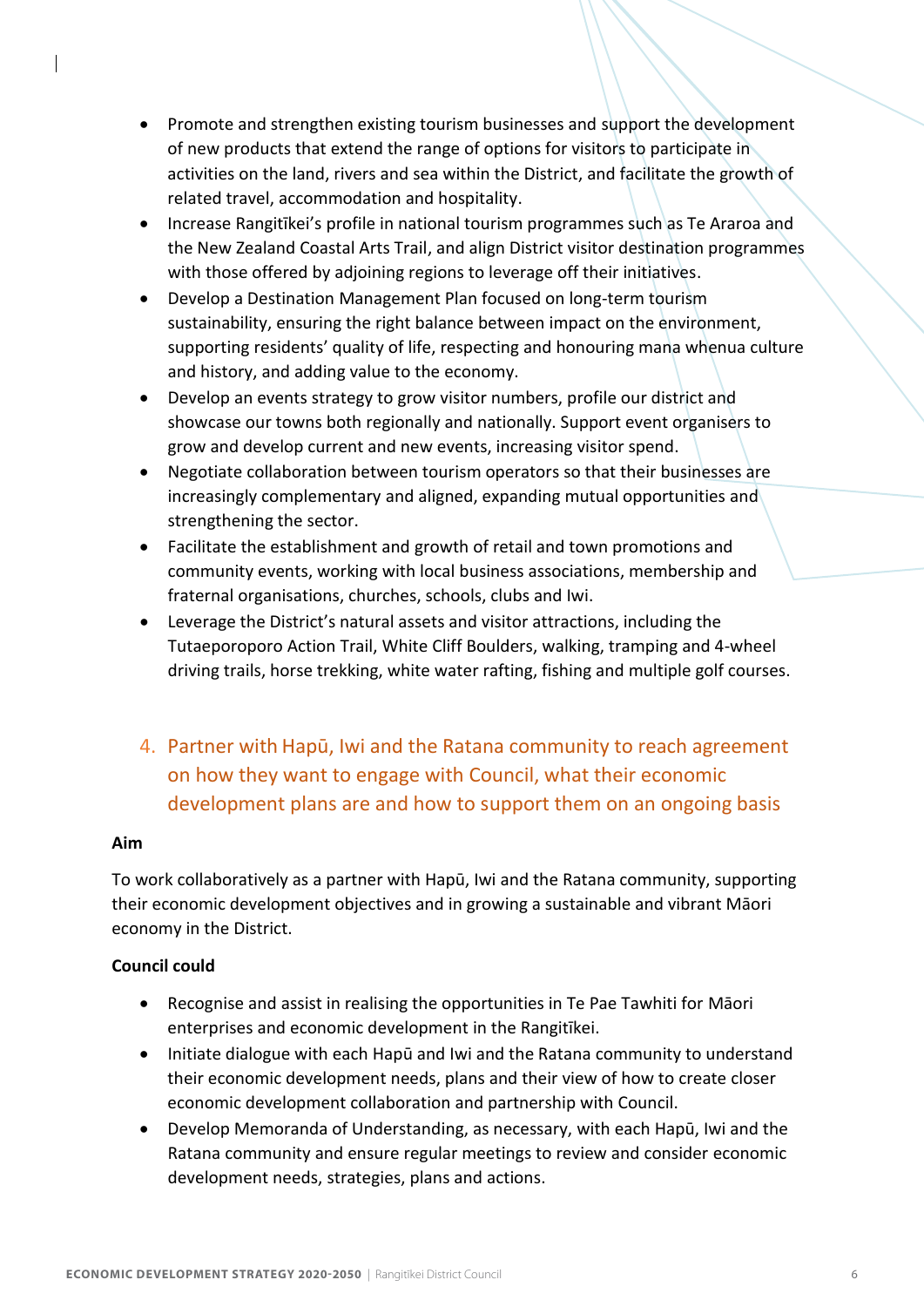- Contribute to the development of Te Poho o Tuariki for the provision of apprenticeship, business skills development and entrepreneurship training within the District.
- Help facilitate resolution to the lack of road access to Māori land-locked blocks in the northern Rangitīkei to stimulate business, employment and economic development.
- 5. Expand housing stock by incentivising residential development, realigning existing housing with family size, changing zoning to permit smaller sections and developing social and emergency housing<sup>2</sup>

#### **Aim**

To attract more people to make their home in the District, creating a better alignment between housing need and supply, and contributing to the growth of the economy.

#### **Council could**

- Review and change the District Plan to ensure sufficient land is available for residential and rural development to cater for different lifestyles, aspirations and needs.
- Review the need for future-focused spatial planning as a key determinant to economic development, being mindful of the forecasted impact of climate change.
- Quantify housing supply and demand throughout the District to provide the data and analysis needed to plan for and align housing need with supply to accommodate the different categories of housing required and to support economic growth.
- Facilitate the development of emergency and social housing, investigating opportunities to work through Public/Private Partnerships (PPPs) and Community Housing Providers, accessing Central Government and alternative funding sources and enabling housing recipients to remain part of their communities, close to their families, friends and work and support groups.
- Facilitate subdivisions and construction of housing stock with easily understood processes and incentives.

## 6. Leverage the expansion of Ohakea Air Force Base and new large commercial and industrial investments in the District

#### **Aim**

To develop partnerships with the New Zealand Defence Force (NZDF) in the expansion of Ohakea Air Force Base, the District's proximity to Waiouru Army Base and new large

<sup>2</sup> Please refer to Council's Housing Strategy 2021 – 2031.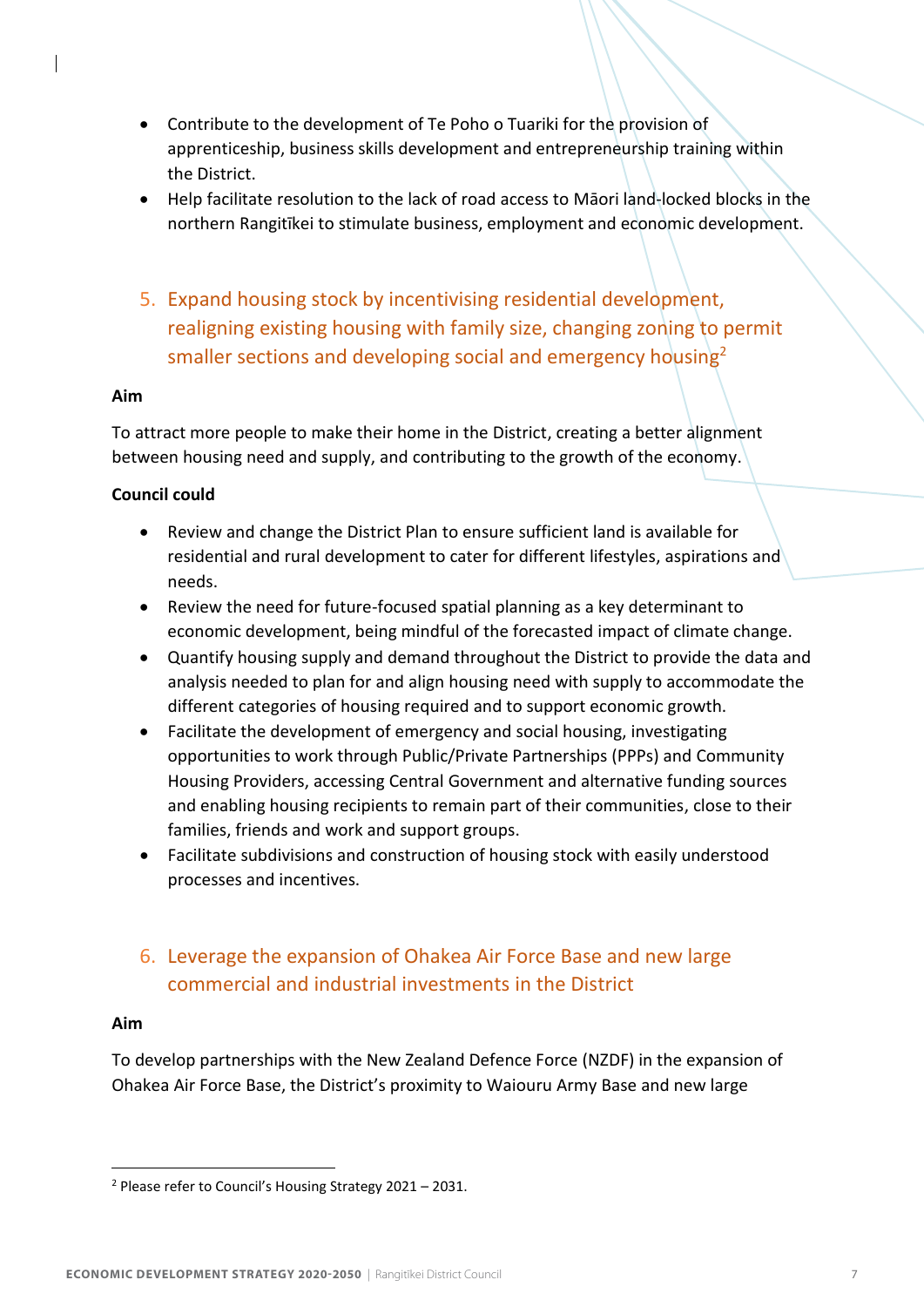commercial and industrial investments in the District to understand, respond to, grow and leverage off of the residential and economic development opportunities they create.

#### **Council could**

- Seek clarification from the NZDF on the nature and scale of housing and other facilities and business services needed for new staff and their families as Ohakea Air Force Base expands. Understand how the Defence Force could partner with Council to upgrade, expand or develop new community facilities and housing.
- Undertake the same discussion with new large commercial and industrial investments within the District.
- Collaborate with the wider region to develop a concept plan showing ways in which the needs of new Ohakea staff and their families could be met in the Rangitīkei, Palmerston North, Whanganui and Manawatu.
- Reach agreement with the NZDF on how the concept plan will be promoted and implemented.
- Consider a District Plan change to create additional residential land and a procedure to accelerate and streamline the resource consent process to incentivise the expansion of housing to support the economic growth and employment that will be created by the expansion of Ohakea Air Force Base and the new large commercial and industrial investments within the District.
- Identify the economic opportunities created by new large commercial and industrial investments' forward (distribution) and backwards (supply) value-chain linkages, and the potential to strengthen or address gaps in local value chains, increasing District value-addition, sourcing of goods and services, employment and business creation.
- Promote and incentivise clustering of economic activities and new business start-ups in key sectors within the District that are anchored by new large commercial and industrial investments.
- 7. Strengthen the viability, sustainability and diversity of downtown central business areas and the retail businesses and service providers that occupy them

#### **Aim**

To create stronger, more diverse, sustainable and interesting downtown business areas that offer residents the retail stores, products and services they seek and which serve as a central focal point to the communities they live in within the District.

#### **Council could**

• Undertake a needs assessment of the businesses and services residents would like to access within the downtown centre of the towns they live in.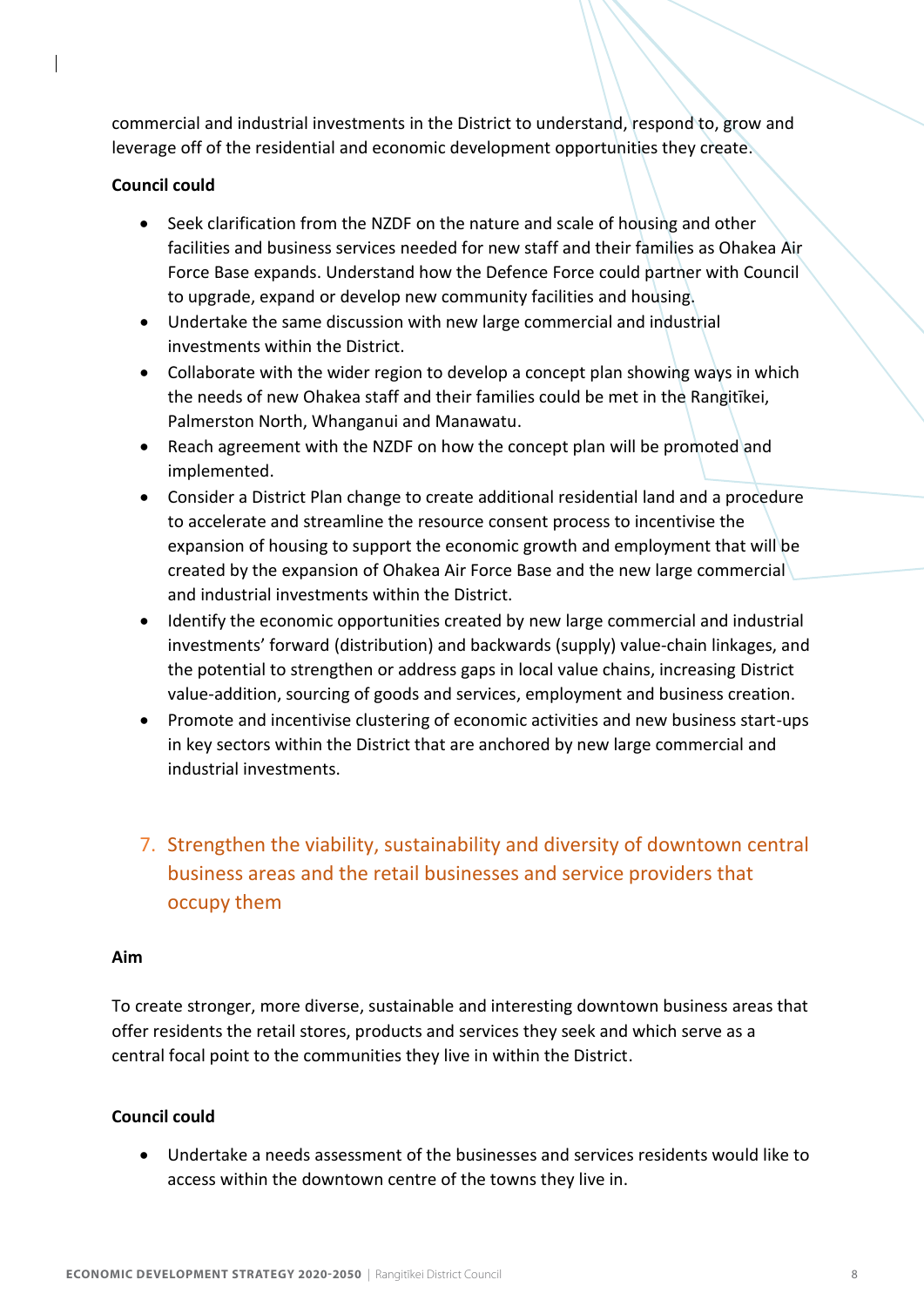- Undertake a stock take of the businesses and services that presently exist within downtown areas, determining what they need to strengthen their viability and the assistance they may require from Council to operate sustainably (if any).
- Compare the needs assessment to the stock take to develop a gap analysis indicating what retail businesses and service providers already exist and which ones could be assisted to start-up or relocate within downtown centres.
- Determine the tools Council has to promote and attract retail businesses and service providers to remain in and relocate to downtown centre business areas.
- Increase the provision of retail trade and services and the attractiveness, cohesion and planning of town centres by incentivising investment in businesses and buildings.
- Develop a spatial plan of downtown centre business areas to create a vibrant and interesting mixed living, services, retail and public amenities environment (e.g., ground floor retail, 1<sup>st</sup> floor services or rehabilitated apartments, no vehicle zones, bike paths, mini parks, etc.) and facilitate their redevelopment.
- 8. Identify and facilitate opportunities for business growth, value-addition, value chain strengthening, clustering and incubation, promoting new, non-traditional and emerging businesses and sectors to grow and diversify the District's economy

#### **Aim**

To grow, strengthen and diversify the District's economy through proactive, targeted and innovative interventions, the provision of technical assistance and by accessing outside resources.

- Ensure the District Plan provides sufficient commercial and industrial-zoned land with good transport linkages to attract new businesses and to promote the expansion of existing businesses.
- Identify and analyse the key sectors and leading anchor businesses within them in the District, as well as established small and medium-scale enterprises (SMEs), including home-based businesses, social enterprises and potential start-ups. Determine their needs, constraints and potential to grow, add value and to strengthen their viability and generate employment through institutional strengthening, capacity building, training, mentoring, access to finance and the provision of technical assistance and Business Development Services.
- Facilitate discussions to develop a clear understanding of what the District's economic points of difference are and how to grow a more vibrant, sustainable, nontraditional and diversified economy by visualising what businesses should exist, the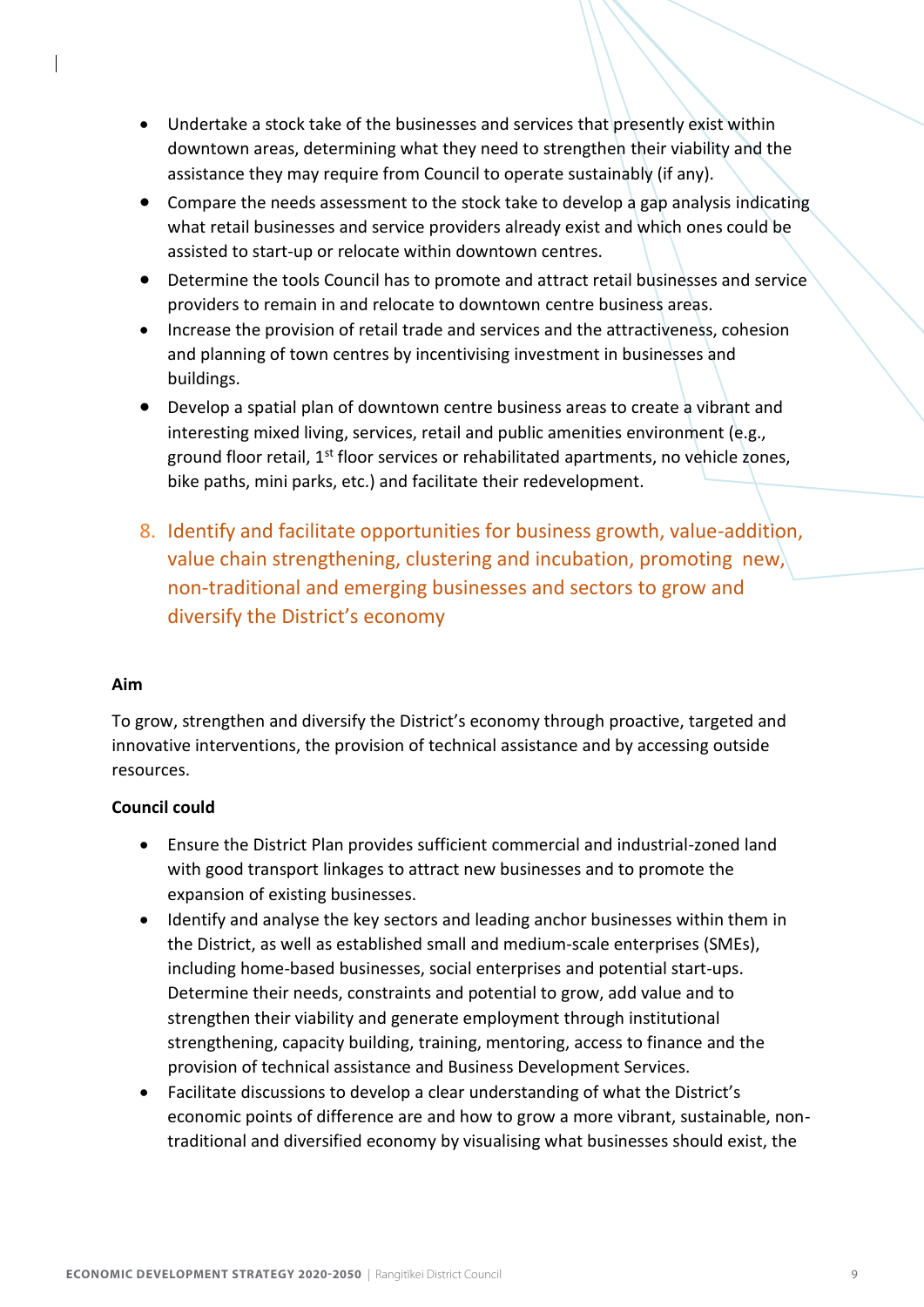synergies and linkages between them and how to transform the present day economy to that of the future.

- Determine the District's key future growth sectors (based on point of difference, competitive advantage, geographic location, primary, natural and human resources and sustainability of key anchor firms, etc.) and pursue a strategy to attract and cluster businesses to promote synergy, strengthened forward and backward linkages, business-to-business (B2B) growth and to gain scale.
- Facilitate the establishment of a network of expert mentors and coaches throughout the District that will assist established and start-up enterprises strengthen their business models and viability and acquire new skills through the provision of advice, coaching, access to new information and contacts/networks.
- Investigate the creation of a Public/Private Partnership to establish a start-up MSME (micro, small and medium-scale enterprise) incubation centre that could offer business support, training, mentoring and services to entrepreneurs to assist them to launch and sustain their businesses in their start-up phase (6 months  $-1$  year).
- Coordinate information-sharing and facilitate contacts and discussions with businesses located in the District concerning access to credit and financial services offered by diverse providers.
- Facilitate discussions concerning succession planning, generational change and business transformation and diversification within the District.

# 9. Information gathering and analysis concerning businesses operating within the District and the national, regional and local organisations that support them

#### **Aim**

To ensure that Council has a broad understanding of all enterprises presently contributing to the District's economic development and the organisations that support them, their needs, challenges and opportunities, and considers what actions it could take to assist them.

#### **Council could**

- Initiate dialogue with local businesses to understand how it can assist them.
- Undertake a baseline survey of all businesses operating within the District.
- Coordinate with the national, regional and local organisations that support businesses within the District.

## 10. Facilitate the formation and assist in the institutional strengthening and capacity building of business organisations within the District

#### **Aim**

To develop and support local organisations that represent business members, providing them with services, accessing resources and lobbying on their behalf with government, including Council, and economic development agencies.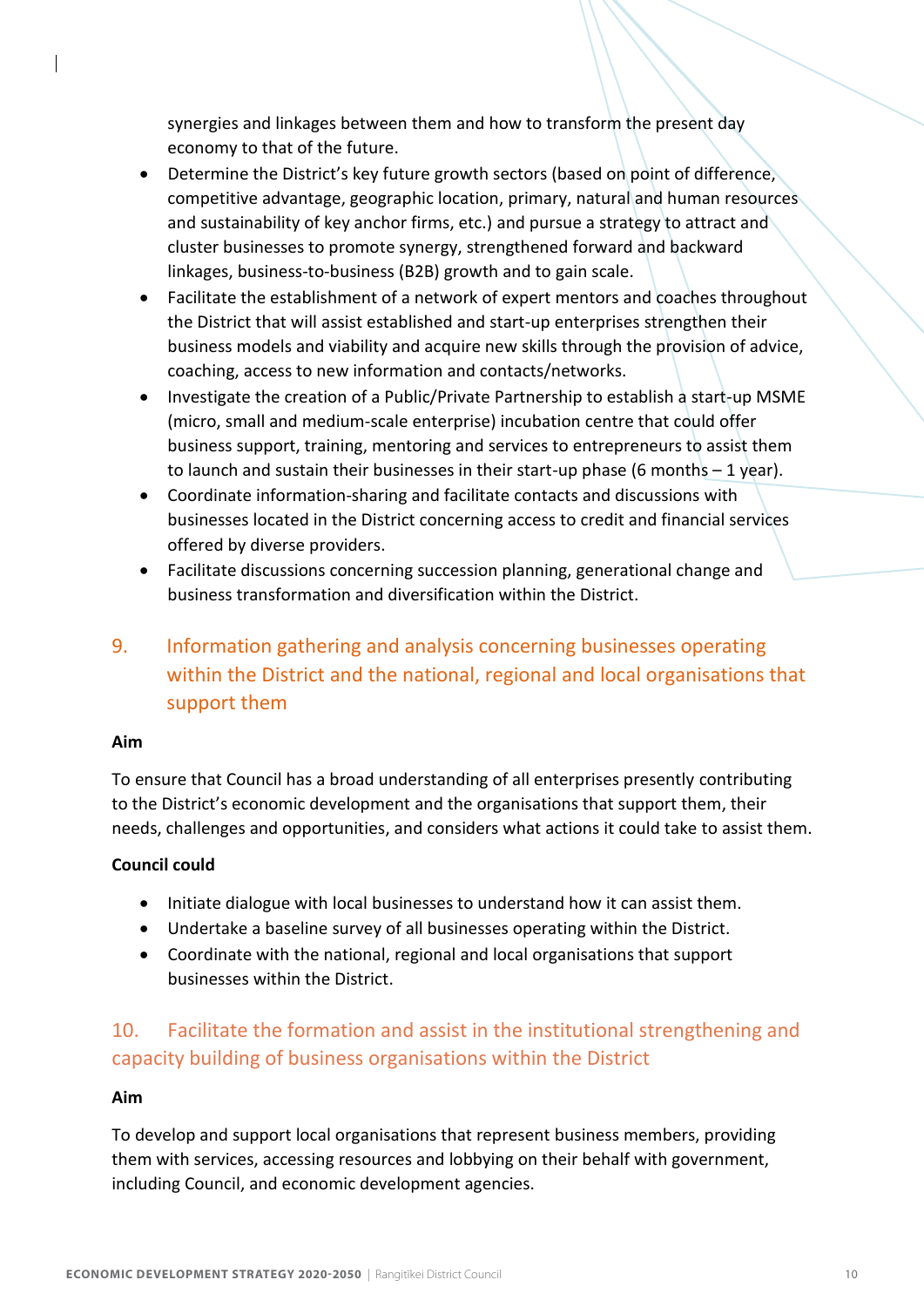#### **Council could**

- Promote the establishment of business associations within the District (such as a Chamber of Commerce or a sectoral body) whose purpose would be to strengthen and grow their members' businesses, serve as a unified voice with authorities and the public, and to enable Council (and other public and private entities) to interact with a large number of enterprises in an efficient and cost-effective way, rather than on an individual basis.
- Facilitate institutional strengthening and organisational development of District business associations to be able to offer relevant services to their members.
- Identify opportunities and funding to professionalise, train and build the capacity of business association officers.
- Establish MOUs with District business associations that describe how Council could work with and support them, and the desired outcomes of such support.
- Support and access resources to strengthen community-initiated economic development activities.

# **Enablers**

## A. Knowledge base

#### **Aim**

To ensure key measurements of economic activity are captured and analysed to determine opportunities for growth and development.

#### **Council could**

- Join SOLGM and utilise its community well-being database.
- Document current and desired connectivity across the rural areas of the District.
- Undertake monthly analysis and reporting to tourism businesses of visits to www.visitrangitkei.com.
- Seek guidance from economic data analysis firms on the metrics to measure gaps, success, trends and opportunities, where feasible collaborating with neighbouring councils and sharing the costs.
- Undertake an annual analysis of the measurable results to evaluate progress and suggest where more (or less) intervention from Council would be helpful.
- Develop a database of relevant initiatives, programmes and policies provided by Central Government, neighbouring Councils and Local Government New Zealand.
- Undertake needs assessments, stock takes, gap analyses, surveys, focus group meetings and key informant interviews, and analyse the results, as needed.

## B. Policies and bylaws

**Aim**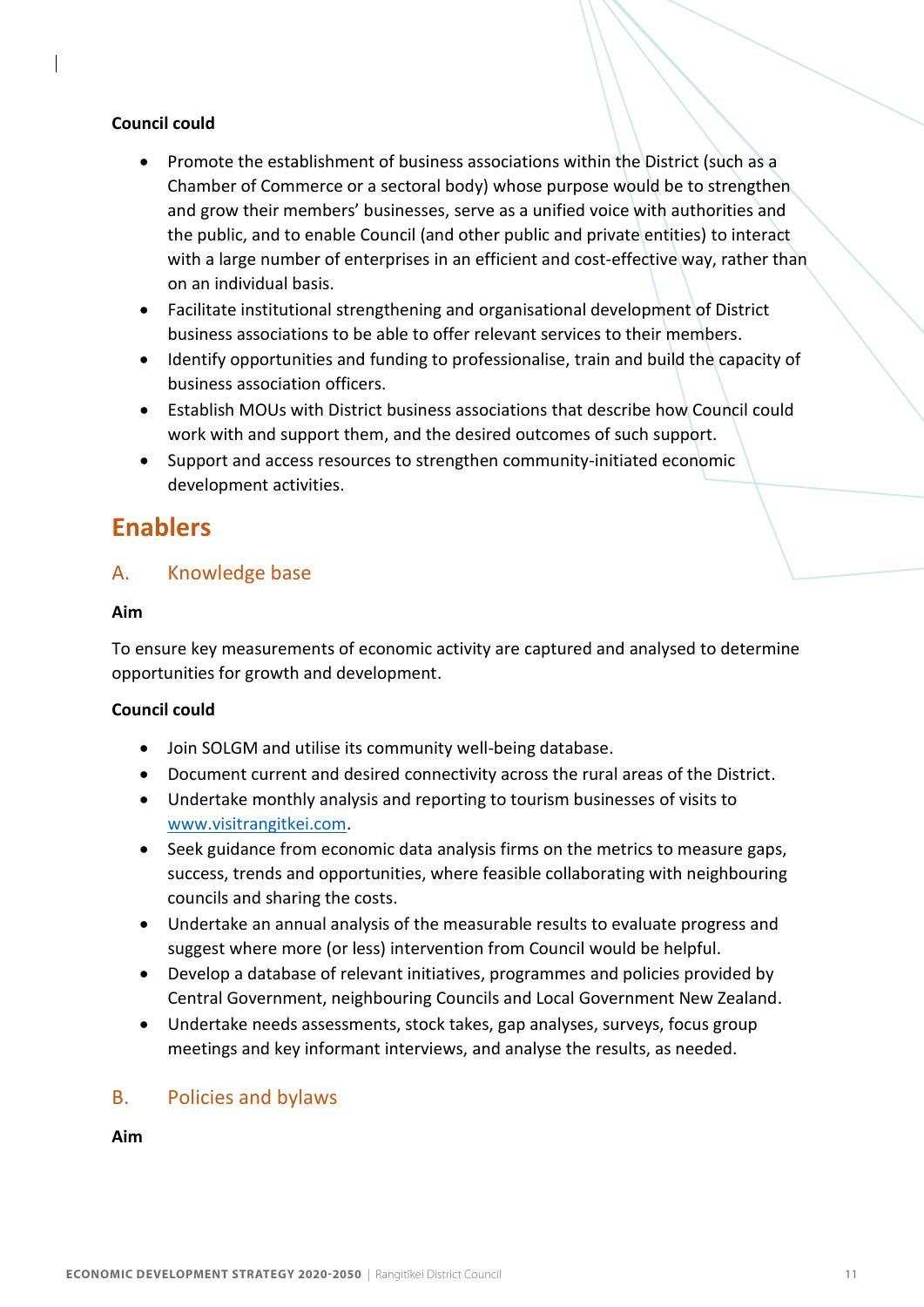To ensure Council policies and bylaws provide a strong business enabling environment to support key economic sectors, businesses of all scales and priority actions for growth and economic development within the District

#### **Council could**

- Review and improve policies that impact on economic development.
- Review bylaws for their impact on economic development, including actual or perceived barriers, and improve them, as necessary.
- Determine what information and data is required to strengthen and drive economic development policies and bylaws and liaise with other organisations, and in particular regional and Central Government agencies, to access their databases.

## C. Engagement, facilitation and communication

#### **Aim**

To ensure that Council utilises appropriate engagement, facilitation, group process, negotiation, consultation and communication practices to advance District economic development priorities.

- Establish Council principles for engagement, facilitation, group process, negotiation and communication practices that should be utilised in its economic development interactions, many of which are provided in the December 2019 Memorandum of Understanding: Tutohinga between Council and Te Tangata Whenua o Rangitīkei (particularly, *Manaakitanga, Rangatiratanga, Whanaungatanga, Kaitiakitanga, Wairuatanga, Maramatanga* and *Kotahitanga*), and assist Council staff to understand and model those values.
- Ensure that sincerity, respect, honesty, professionalism, impartiality and transparency guide all interactions and that personal conflicts of interest are declared up-front and that those with conflicts of interest recuse themselves.
- Seek input and advice from key business representatives, associations and sectors, and Hapū, Iwi and the Ratana community as to the appropriate way to interact and collaborate with them.
- Utilise an impartial, respected third party to facilitate discussions and reach agreements should Council need to do so with community or business counterparts.
- Recognise that the tone and integrity of the process used to interact with each other and a commitment to inclusive "win-win" solutions are often the key determinants to success in economic development initiatives.
- Understand that Council is committed to appropriate sustainable business growth and meaningful employment in benefit of all businesses and residents within the District without favour.
- Determine the processes to track Council economic development commitments, follow-through, consultation and delivery, and implement them.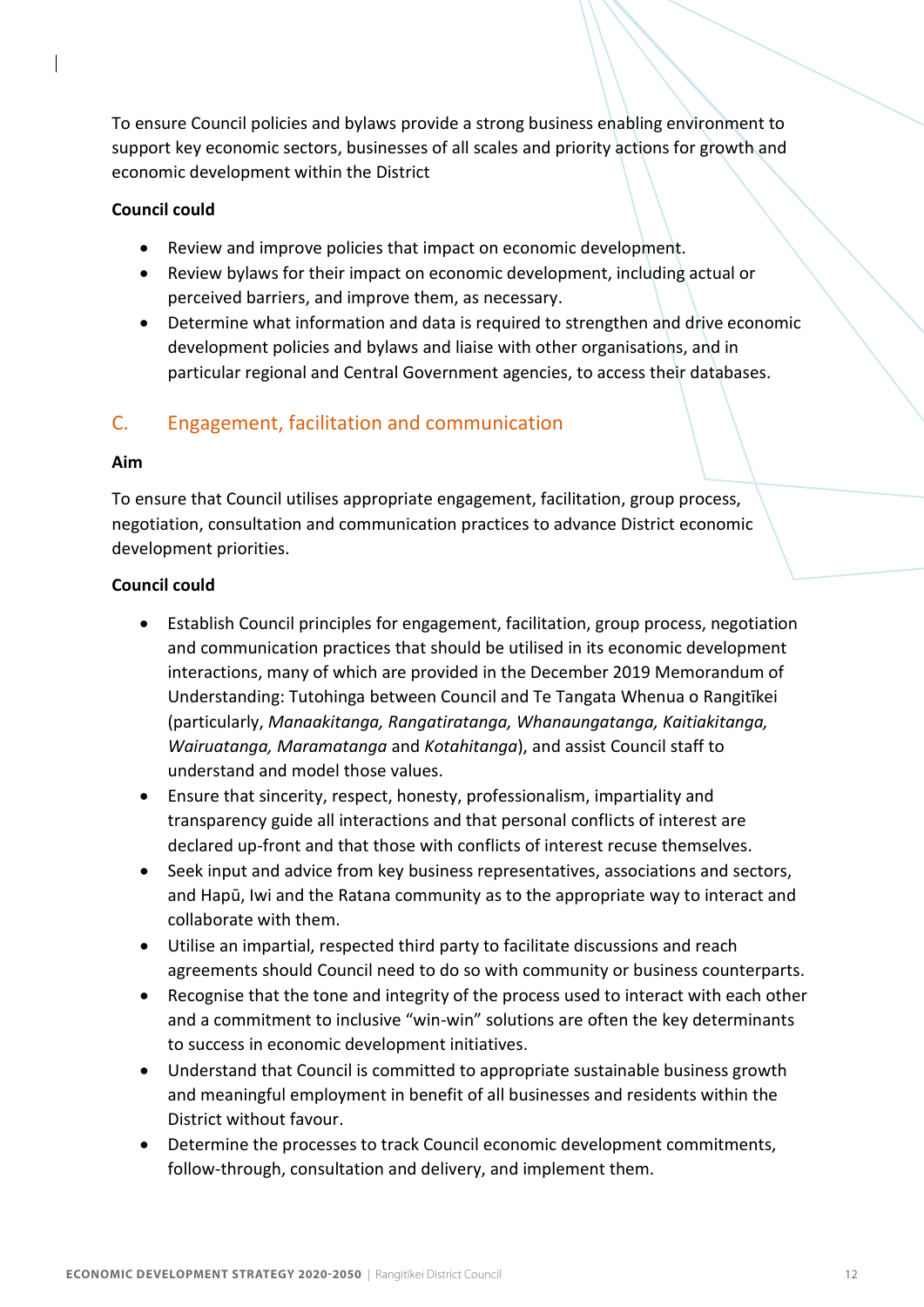## D. Relationships

#### **Aim**

To ensure that Council identifies, develops, employs and manages appropriate relationships to advance its economic development strategies, plans, and operations on behalf of the residents, communities, businesses and business sectors within the District.

#### **Council could**

- Define the kind of relationships and the responsibilities and potential advantages they entail that Council would like to develop when engaging with businesses, groups or the community concerning economic development.
- Identify key individuals, representatives, leaders and coalitions within each group that Council works, engages, consults, collaborates and partners with.
- Identify Council staff who have a key role to play in the economic development process and internally build strong relationships with them to create a collaborative, whole-of-Council approach.
- Work steadily to build, maintain and strengthen relationships, recognising that working collaboratively with individuals, businesses and groups committed to economic development will leverage additional resources and will create a multiplier effect to achieve more than Council is able to on its own.
- Recognise that Council's relationships and economic development engagement with Hapū, Iwi and the Ratana community are based on the December 2019 Memorandum of Understanding: Tutohinga between Council and Te Tangata Whenua o Rangitīkei (particularly, *Manaakitanga, Rangatiratanga, Whanaungatanga, Kaitiakitanga, Wairuatanga, Maramatanga and Kotahitanga*), and assist Council staff to understand and model these values.

## **Measuring success**

The measures of success will be refined as a knowledge base is developed.

Likely measures could include:

- Change in population total number, analysed by age, gender, ethnicity, economic activity, location;
- Number of households;
- Type (e.g. residential, social, emergency), increased number, location and construction cost of new houses and number, variety, size of household accommodated and cost of rentals and the decrease in number of people/households that are unable to access housing;
- Number, location and construction of new or expanded retail, wholesale, distribution, commercial, industrial, services, agricultural and creative businesses, as well as their increasing diversity and contribution to strengthening anchor firm value chains or key sectoral clusters;